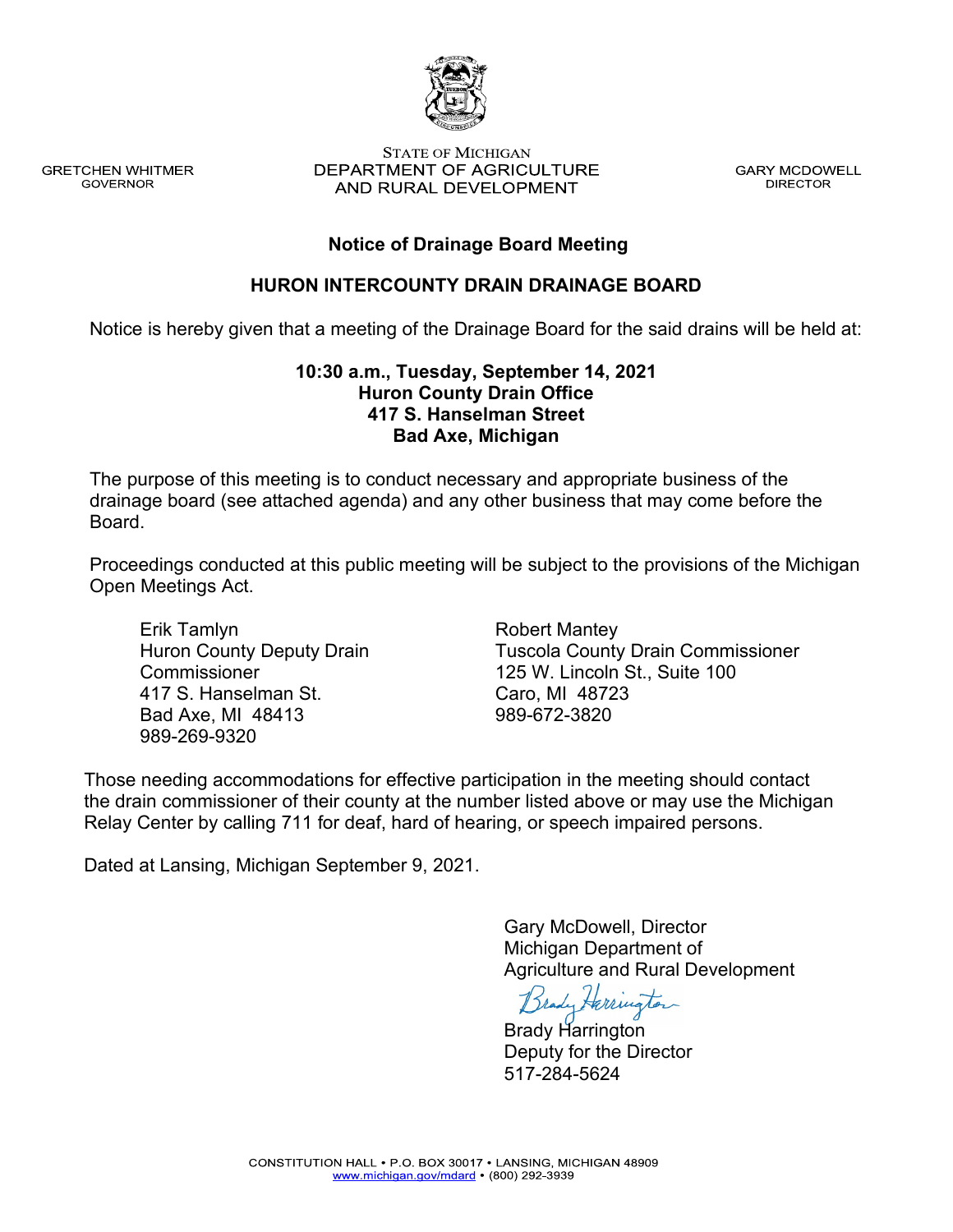www.michigan.gov/mdard • (800) 292-3939

**GRETCHEN WHITMER GOVERNOR** 

**STATE OF MICHIGAN** DEPARTMENT OF AGRICULTURE AND RURAL DEVELOPMENT

**GARY MCDOWELL DIRECTOR** 

September 9, 2021

### **SENT VIA EMAIL**

Mr. Erik Tamlyn Huron County Deputy Drain Commissioner 417 South Hanselman Street Bad Axe, MI 48413

Mr. Robert Mantey Tuscola County Drain Commissioner 125 West Lincoln Street, Suite 100 Caro, MI 48723

RE: Huron Intercounty Drain

Dear Commissioners:

Enclosed is a Notice of Meeting. If accessible, please post it in your office or in your building where other such notices are posted. Also, in accordance with P.A. 528 of the Public Acts of 2012, if your county maintains a website that is accessible to the public, **this notice and agenda** shall be posted on the homepage or on a separate webpage dedicated to public notices.

Also, please prepare an Affidavit of Posting and forward one copy to this office.

Sincerely,

Brady Herrington

Brady Harrington Environmental Stewardship Division

BLH:jm

**Enclosure**